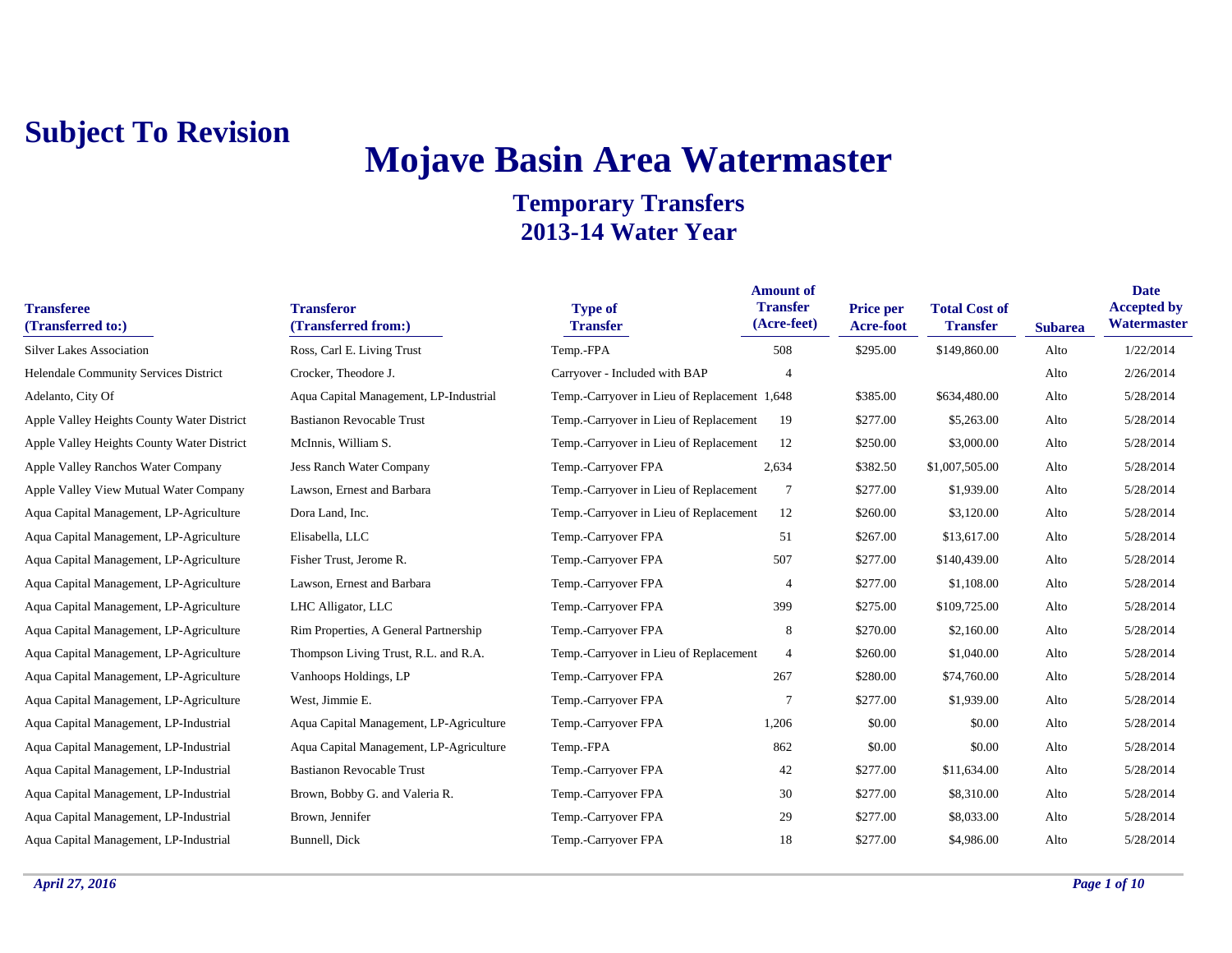## **Mojave Basin Area Watermaster**

| <b>Transferee</b><br>(Transferred to:) | <b>Transferor</b><br>(Transferred from:)    | <b>Type of</b><br><b>Transfer</b>            | <b>Amount of</b><br><b>Transfer</b><br>(Acre-feet) | <b>Price per</b><br>Acre-foot | <b>Total Cost of</b><br><b>Transfer</b> | <b>Subarea</b> | <b>Date</b><br><b>Accepted by</b><br>Watermaster |
|----------------------------------------|---------------------------------------------|----------------------------------------------|----------------------------------------------------|-------------------------------|-----------------------------------------|----------------|--------------------------------------------------|
| Aqua Capital Management, LP-Industrial | CalMat Company                              | Temp.-Carryover FPA                          | 13                                                 | \$220.00                      | \$2,860.00                              | Alto           | 5/28/2014                                        |
| Aqua Capital Management, LP-Industrial | Cramer Revocable Living Trust               | Temp.-Carryover FPA                          | 224                                                | \$277.00                      | \$62,048.00                             | Alto           | 5/28/2014                                        |
| Aqua Capital Management, LP-Industrial | Dolch, Robert and Judy                      | Temp.-Carryover FPA                          | 74                                                 | \$277.00                      | \$20,498.00                             | Alto           | 5/28/2014                                        |
| Aqua Capital Management, LP-Industrial | Fischer, Elmer G. and Beverly C.            | Temp.-Carryover FPA                          | 28                                                 | \$277.00                      | \$7,756.00                              | Alto           | 5/28/2014                                        |
| Aqua Capital Management, LP-Industrial | Haas, Bryan C. and Hinkle, Mary H.          | Temp.-Carryover FPA                          | 8                                                  | \$260.00                      | \$2,080.00                              | Alto           | 5/28/2014                                        |
| Aqua Capital Management, LP-Industrial | Johnson, Carlean                            | Temp.-Carryover FPA                          | 5                                                  | \$277.00                      | \$1,385.00                              | Alto           | 5/28/2014                                        |
| Aqua Capital Management, LP-Industrial | Luckey, Manley J.                           | Temp.-Carryover FPA                          | 90                                                 | \$278.00                      | \$25,020.00                             | Alto           | 5/28/2014                                        |
| Aqua Capital Management, LP-Industrial | Sapp, Robert D. and Lee, Teresa J.          | Temp.-Carryover FPA                          | 18                                                 | \$277.00                      | \$4,986.00                              | Alto           | 5/28/2014                                        |
| Aqua Capital Management, LP-Industrial | Storm, Randall                              | Temp.-Carryover FPA                          | 50                                                 | \$272.00                      | \$13,600.00                             | Alto           | 5/28/2014                                        |
| Aqua Capital Management, LP-Industrial | Thompson Living Trust, James A. and Sula B. | Temp.-Carryover FPA                          | 330                                                | \$277.00                      | \$91,410.00                             | Alto           | 5/28/2014                                        |
| Aqua Capital Management, LP-Industrial | Thrasher, Gary                              | Temp.-Carryover FPA                          | 234                                                | \$279.00                      | \$65,286.00                             | Alto           | 5/28/2014                                        |
| Aqua Capital Management, LP-Industrial | Vogler, Albert H. and Rita K.               | Temp.-Carryover FPA                          | 49                                                 | \$277.00                      | \$13,573.00                             | Alto           | 5/28/2014                                        |
| Aqua Capital Management, LP-Industrial | <b>Wagner Family Trust</b>                  | Temp.-Carryover FPA                          | 980                                                | \$280.00                      | \$274,400.00                            | Alto           | 5/28/2014                                        |
| Cemex, Inc.                            | Langley - Industrial, James                 | Temp.-Carryover in Lieu of Replacement       | 259                                                | \$385.00                      | \$99,715.00                             | Alto           | 5/28/2014                                        |
| Cemex, Inc.                            | Langley - Industrial, James                 | Temp.-Carryover FPA                          | 200                                                | \$385.00                      | \$77,000.00                             | Alto           | 5/28/2014                                        |
| Golden State Water Company             | American States Water Company               | Temp.-Carryover in Lieu of Replacement       | 86                                                 | \$340.00                      | \$29,240.00                             | Alto           | 5/28/2014                                        |
| Golden State Water Company             | American States Water Company               | Temp.-Carryover FPA                          | 514                                                | \$340.00                      | \$174,760.00                            | Alto           | 5/28/2014                                        |
| Hesperia Water District                | Hesperia - Golf Course, City of             | Temp.-Carryover in Lieu of Replacement       | 149                                                | \$0.00                        | \$0.00                                  | Alto           | 5/28/2014                                        |
| Hesperia Water District                | Hesperia, City of                           | Temp.-Carryover in Lieu of Replacement 3,622 |                                                    | \$382.00                      | \$1,383,604.00                          | Alto           | 5/28/2014                                        |
| Hesperia Water District                | <b>Jess Ranch Water Company</b>             | Temp.-Carryover in Lieu of Replacement 1,181 |                                                    | \$382.50                      | \$451,732.50                            | Alto           | 5/28/2014                                        |
| Hesperia Water District                | Lake Arrowhead Community Services District  | Temp.-Carryover in Lieu of Replacement       | 527                                                | \$265.00                      | \$139,655.00                            | Alto           | 5/28/2014                                        |
| Hesperia Water District                | Nunn. Donald and Pearl                      | Temp.-Carryover in Lieu of Replacement       | 28                                                 | \$280.00                      | \$7,840.00                              | Alto           | 5/28/2014                                        |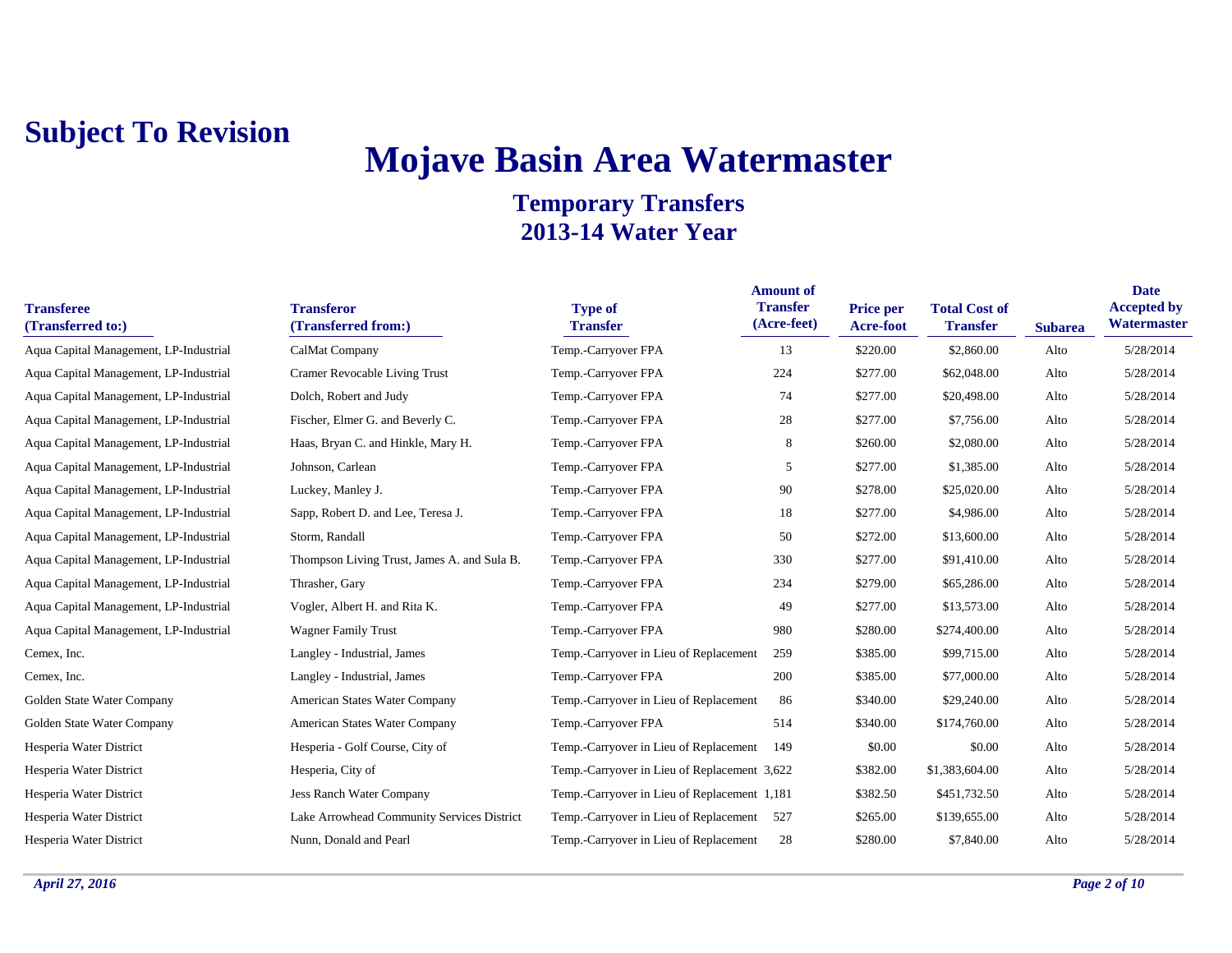# **Mojave Basin Area Watermaster**

| <b>Transferee</b><br>(Transferred to:) | <b>Transferor</b><br>(Transferred from:)    | <b>Type of</b><br><b>Transfer</b>      | <b>Amount of</b><br><b>Transfer</b><br>(Acre-feet) | <b>Price per</b><br><b>Acre-foot</b> | <b>Total Cost of</b><br><b>Transfer</b> | <b>Subarea</b> | <b>Date</b><br><b>Accepted by</b><br>Watermaster |
|----------------------------------------|---------------------------------------------|----------------------------------------|----------------------------------------------------|--------------------------------------|-----------------------------------------|----------------|--------------------------------------------------|
| Hesperia Water District                | Summit Valley Ranch, LLC                    | Temp.-Carryover in Lieu of Replacement | 10                                                 | \$270.00                             | \$2,700.00                              | Alto           | 5/28/2014                                        |
| Langley - Industrial, James            | Agcon, Inc.                                 | Temp.-Carryover FPA                    | 38                                                 | \$365.00                             | \$13,870.00                             | Alto           | 5/28/2014                                        |
| Langley - Industrial, James            | Hi-Grade Materials Company                  | Temp.-Carryover FPA                    | 79                                                 | \$365.00                             | \$28,835.00                             | Alto           | 5/28/2014                                        |
| Langley - Industrial, James            | Riverside Cement Company - Oro Grande Plant | Temp.-Carryover FPA                    | 785                                                | \$365.00                             | \$286,525.00                            | Alto           | 5/28/2014                                        |
| Langley, James                         | Johnston, Harriet and Johnston, Lawrence W. | Temp.-Carryover FPA                    | 45                                                 | \$265.00                             | \$11,925.00                             | Alto           | 5/28/2014                                        |
| Langley, James                         | Johnston, Harriet and Johnston, Lawrence W. | Temp.-Carryover FPA                    | 52                                                 | \$275.00                             | \$14,300.00                             | Alto           | 5/28/2014                                        |
| Langley, James                         | Kemper Campbell Ranch                       | Temp.-Carryover FPA                    | 229                                                | \$275.00                             | \$62,975.00                             | Alto           | 5/28/2014                                        |
| Langley, James                         | Riverside Cement Company - Agriculture      | Temp.-Carryover FPA                    | 515                                                | \$275.00                             | \$141,625.00                            | Alto           | 5/28/2014                                        |
| Langley, James                         | Ross, Carl E. Living Trust                  | Temp.-FPA                              | 147                                                | \$285.00                             | \$41,895.00                             | Alto           | 5/28/2014                                        |
| Langley, James                         | Sudmeier, Glenn W.                          | Temp.-Carryover FPA                    | 13                                                 | \$280.00                             | \$3,640.00                              | Alto           | 5/28/2014                                        |
| Langley, James                         | West, Howard and Suzy                       | Temp.-Carryover FPA                    | 58                                                 | \$280.00                             | \$16,240.00                             | Alto           | 5/28/2014                                        |
| Mariana Ranchos County Water District  | <b>Beinschroth Family Trust</b>             | Temp.-Carryover in Lieu of Replacement | 27                                                 | \$285.00                             | \$7,695.00                              | Alto           | 5/28/2014                                        |
| Nuñez, Luis Segundo                    | Aqua Capital Management, LP-Agriculture     | Temp.-Carryover in Lieu of Replacement |                                                    | \$297.50                             | \$297.50                                | Alto           | 5/28/2014                                        |
| Rancheritos Mutual Water Company       | Aqua Capital Management, LP-Agriculture     | Temp.-Carryover in Lieu of Replacement | 8                                                  | \$288.75                             | \$2,310.00                              | Alto           | 5/28/2014                                        |
| Ross, Carl E. Living Trust             | Helendale Community Services District       | Temp.-FPA                              | $\overline{2}$                                     | \$0.00                               | \$0.00                                  | Alto           | 5/28/2014                                        |
| Ross, Carl E. Living Trust             | Helendale Community Services District       | Temp.-Carryover FPA                    | 5                                                  | \$0.00                               | \$0.00                                  | Alto           | 5/28/2014                                        |
| Ross, Carl E. Living Trust             | <b>Silver Lakes Association</b>             | Temp.-Carryover in Lieu of Replacement | 5                                                  | \$0.00                               | \$0.00                                  | Alto           | 5/28/2014                                        |
| San Bernardino County Service Area 64  | Ades, John and Devon                        | Temp.-Carryover in Lieu of Replacement | 12                                                 | \$285.00                             | \$3,420.00                              | Alto           | 5/28/2014                                        |
| San Bernardino County Service Area 64  | Bass Trust, Newton T.                       | Temp.-Carryover in Lieu of Replacement | 205                                                | \$285.00                             | \$58,425.00                             | Alto           | 5/28/2014                                        |
| San Bernardino County Service Area 64  | <b>Beinschroth Family Trust</b>             | Temp.-Carryover in Lieu of Replacement | 20                                                 | \$285.00                             | \$5,700.00                              | Alto           | 5/28/2014                                        |
| San Bernardino County Service Area 64  | Beinschroth, A. J.                          | Temp.-Carryover in Lieu of Replacement | 8                                                  | \$285.00                             | \$2,280.00                              | Alto           | 5/28/2014                                        |
| San Bernardino County Service Area 64  | Langley - Industrial, James                 | Temp.-Carryover in Lieu of Replacement | 55                                                 | \$380.00                             | \$20,900.00                             | Alto           | 5/28/2014                                        |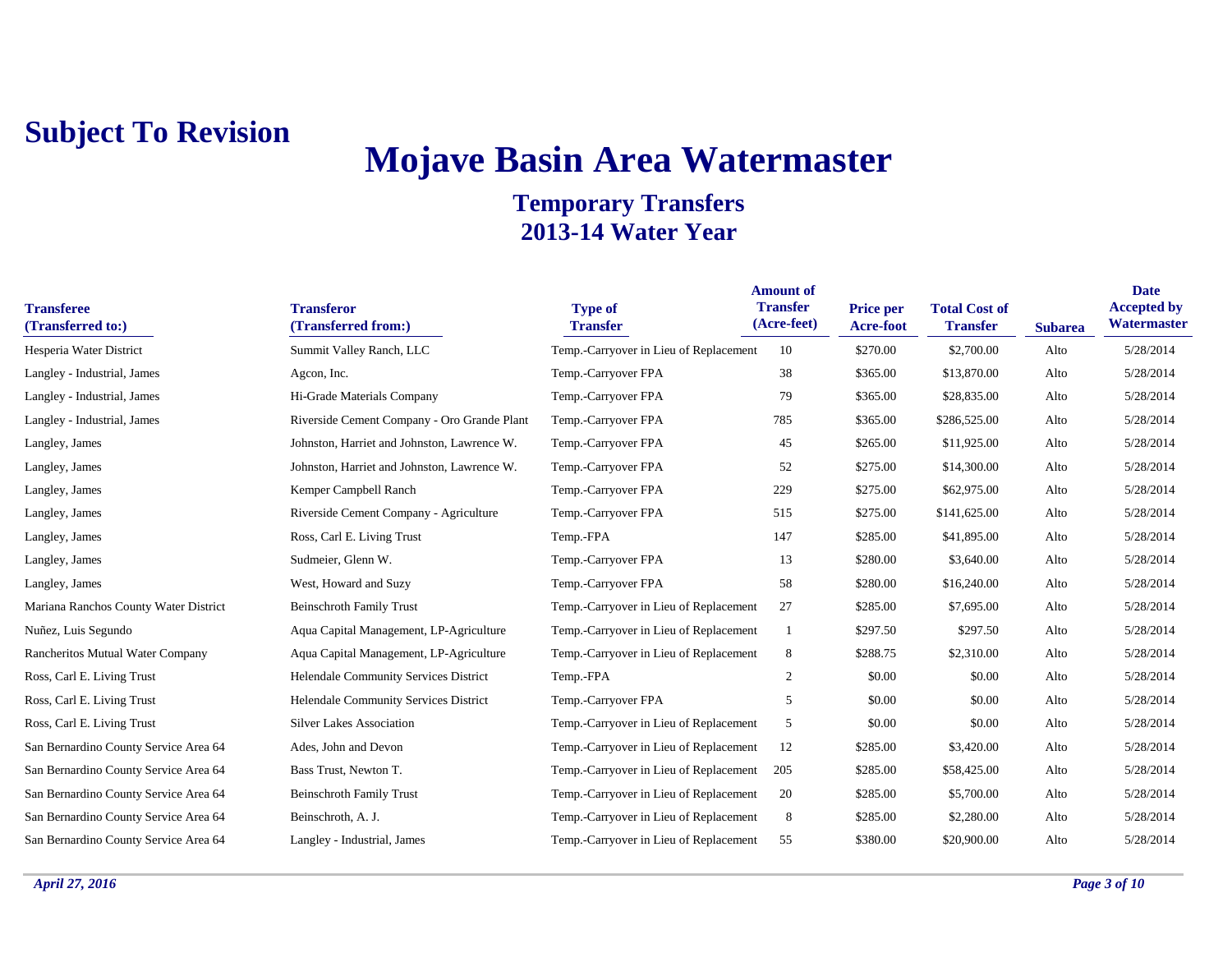## **Mojave Basin Area Watermaster**

| <b>Transferee</b><br>(Transferred to:) | <b>Transferor</b><br>(Transferred from:)    | <b>Type of</b><br><b>Transfer</b>      | <b>Amount of</b><br><b>Transfer</b><br>(Acre-feet) | Price per<br><b>Acre-foot</b> | <b>Total Cost of</b><br><b>Transfer</b> | <b>Subarea</b> | <b>Date</b><br><b>Accepted by</b><br><b>Watermaster</b> |
|----------------------------------------|---------------------------------------------|----------------------------------------|----------------------------------------------------|-------------------------------|-----------------------------------------|----------------|---------------------------------------------------------|
| San Bernardino County Service Area 64  | Langley - Industrial, James                 | Temp.-Carryover FPA                    | 165                                                | \$380.00                      | \$62,700.00                             | Alto           | 5/28/2014                                               |
| San Bernardino County Service Area 64  | Langley, James                              | Temp.-FPA                              | 147                                                | \$285.00                      | \$41,895.00                             | Alto           | 5/28/2014                                               |
| San Bernardino County Service Area 64  | Langley, James                              | Temp.-Carryover in Lieu of Replacement | 124                                                | \$285.00                      | \$35,340.00                             | Alto           | 5/28/2014                                               |
| San Bernardino County Service Area 64  | Langley, James                              | Temp.-Carryover in Lieu of Replacement | 120                                                | \$285.00                      | \$34,200.00                             | Alto           | 5/28/2014                                               |
| San Bernardino County Service Area 64  | Langley, James                              | Temp.-Carryover FPA                    | 76                                                 | \$285.00                      | \$21,660.00                             | Alto           | 5/28/2014                                               |
| San Bernardino County Service Area 64  | Low, Dean                                   | Temp.-Carryover in Lieu of Replacement | 80                                                 | \$290.00                      | \$23,200.00                             | Alto           | 5/28/2014                                               |
| San Bernardino County Service Area 64  | San Bernardino County Service Area 42       | Temp.-Carryover in Lieu of Replacement | 96                                                 | \$370.00                      | \$35,520.00                             | Alto           | 5/28/2014                                               |
| San Bernardino County Service Area 64  | <b>Wyatt Family Trust</b>                   | Temp.-Carryover in Lieu of Replacement | 28                                                 | \$285.00                      | \$7,980.00                              | Alto           | 5/28/2014                                               |
| San Bernardino County Service Area 70J | Ades, John and Devon                        | Temp.-Carryover in Lieu of Replacement | 12                                                 | \$285.00                      | \$3,420.00                              | Alto           | 5/28/2014                                               |
| San Bernardino County Service Area 70J | Bass Trust, Newton T.                       | Temp.-Carryover in Lieu of Replacement | 205                                                | \$285.00                      | \$58,425.00                             | Alto           | 5/28/2014                                               |
| San Bernardino County Service Area 70J | <b>Beinschroth Family Trust</b>             | Temp.-Carryover in Lieu of Replacement | 20                                                 | \$285.00                      | \$5,700.00                              | Alto           | 5/28/2014                                               |
| San Bernardino County Service Area 70J | Beinschroth, A. J.                          | Temp.-Carryover in Lieu of Replacement | 8                                                  | \$285.00                      | \$2,280.00                              | Alto           | 5/28/2014                                               |
| San Bernardino County Service Area 70J | Langley - Industrial, James                 | Temp.-Carryover FPA                    | 166                                                | \$380.00                      | \$63,080.00                             | Alto           | 5/28/2014                                               |
| San Bernardino County Service Area 70J | Langley, James                              | Temp.-Carryover FPA                    | 217                                                | \$285.00                      | \$61,845.00                             | Alto           | 5/28/2014                                               |
| San Bernardino County Service Area 70J | Langley, James                              | Temp.-Carryover in Lieu of Replacement | 5                                                  | \$285.00                      | \$1,425.00                              | Alto           | 5/28/2014                                               |
| San Bernardino County Service Area 70J | Low, Dean                                   | Temp.-Carryover in Lieu of Replacement | 80                                                 | \$290.00                      | \$23,200.00                             | Alto           | 5/28/2014                                               |
| San Bernardino County Service Area 70J | Riverside Cement Company - Oro Grande Plant | Temp.-Carryover in Lieu of Replacement | 555                                                | \$365.00                      | \$202,575.00                            | Alto           | 5/28/2014                                               |
| San Bernardino County Service Area 70J | San Bernardino County Service Area 42       | Temp.-Carryover in Lieu of Replacement | 96                                                 | \$370.00                      | \$35,520.00                             | Alto           | 5/28/2014                                               |
| San Bernardino County Service Area 70J | <b>Wyatt Family Trust</b>                   | Temp.-Carryover in Lieu of Replacement | 28                                                 | \$285.00                      | \$7,980.00                              | Alto           | 5/28/2014                                               |
| <b>Silver Lakes Association</b>        | Ross, Carl E. Living Trust                  | Temp.-FPA                              | 7                                                  | \$0.00                        | \$0.00                                  | Alto           | 5/28/2014                                               |
| Spring Valley Lake Association         | Aqua Capital Management, LP-Industrial      | Temp.-Carryover in Lieu of Replacement | 724                                                | \$385.00                      | \$278,740.00                            | Alto           | 5/28/2014                                               |
| Spring Valley Lake Country Club        | Langley - Industrial, James                 | Temp.-Carryover in Lieu of Replacement | 57                                                 | \$385.00                      | \$21,945.00                             | Alto           | 5/28/2014                                               |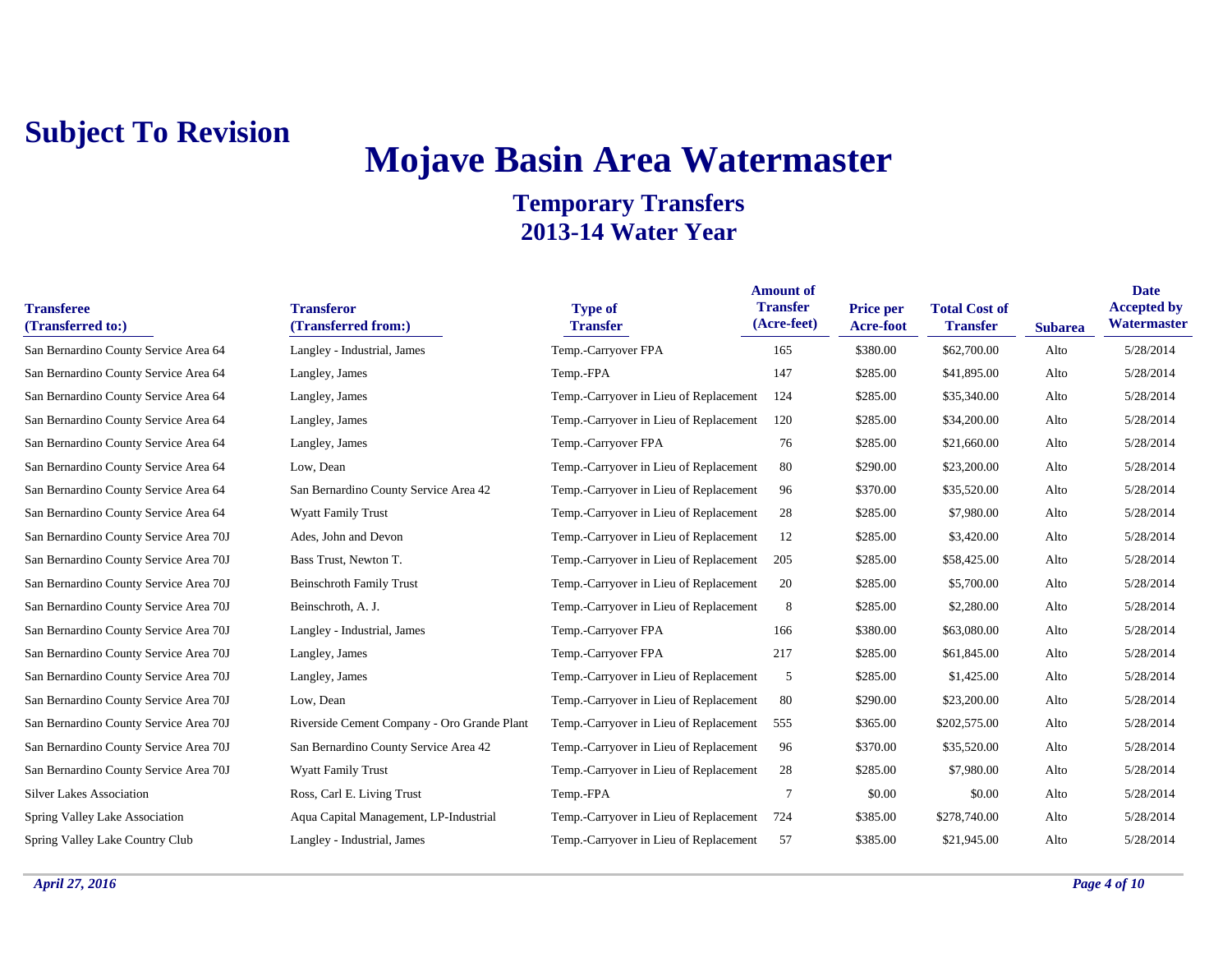## **Mojave Basin Area Watermaster**

| <b>Transferee</b><br>(Transferred to:)   | <b>Transferor</b><br>(Transferred from:) | <b>Type of</b><br><b>Transfer</b>      | <b>Amount of</b><br><b>Transfer</b><br>(Acre-feet) | <b>Price per</b><br><b>Acre-foot</b> | <b>Total Cost of</b><br><b>Transfer</b> | <b>Subarea</b> | <b>Date</b><br><b>Accepted by</b><br>Watermaster |
|------------------------------------------|------------------------------------------|----------------------------------------|----------------------------------------------------|--------------------------------------|-----------------------------------------|----------------|--------------------------------------------------|
| Spring Valley Lake Country Club          | Langley, James                           | Temp.-Carryover in Lieu of Replacement | 96                                                 | \$290.00                             | \$27,840.00                             | Alto           | 5/28/2014                                        |
| Spring Valley Lake Country Club          | Langley, James                           | Temp.-Carryover in Lieu of Replacement | 204                                                | \$285.00                             | \$58,140.00                             | Alto           | 5/28/2014                                        |
| <b>Summers Family Trust</b>              | Frazier, et al.                          | Temp.-Carryover in Lieu of Replacement | 40                                                 | \$1.00                               | \$40.00                                 | Alto           | 5/28/2014                                        |
| <b>Summers Family Trust</b>              | Perry, Thomas A.                         | Temp.-Carryover in Lieu of Replacement | 3                                                  | \$277.00                             | \$831.00                                | Alto           | 5/28/2014                                        |
| Thunderbird County Water District        | <b>Beinschroth Family Trust</b>          | Temp.-Carryover in Lieu of Replacement | 51                                                 | \$285.00                             | \$14,535.00                             | Alto           | 5/28/2014                                        |
| Victor Valley Community College District | <b>Beinschroth Family Trust</b>          | Temp.-Carryover in Lieu of Replacement | 313                                                | \$285.00                             | \$89,205.00                             | Alto           | 5/28/2014                                        |
| Victor Valley Memorial Park              | Langley, James                           | Temp.-Carryover in Lieu of Replacement | 73                                                 | \$285.00                             | \$20,805.00                             | Alto           | 5/28/2014                                        |
| Victorville Water District, ID#1         | Aqua Capital Management, LP-Industrial   | Temp.-FPA                              | 1,058                                              | \$388.00                             | \$410,504.00                            | Alto           | 5/28/2014                                        |
| Victorville Water District, ID#1         | Federal Bureau of Prisons, Victorville   | Temp.-FPA                              | 412                                                | \$382.50                             | \$157,590.00                            | Alto           | 5/28/2014                                        |
| Victorville Water District, ID#2         | Aqua Capital Management, LP-Industrial   | Temp.-Carryover in Lieu of Replacement | 208                                                | \$385.00                             | \$80,080.00                             | Alto           | 5/28/2014                                        |
| Wood, Michael and Denise                 | Aqua Capital Management, LP-Agriculture  | Temp.-Carryover in Lieu of Replacement | 28                                                 | \$297.50                             | \$8,330.00                              | Alto           | 5/28/2014                                        |
| Apple Valley Ranchos Water Company       | Apple Valley, Town Of                    | Temp.-FPA                              | 27                                                 | \$0.00                               | \$0.00                                  | Alto           | 7/23/2014                                        |
| Apple Valley Ranchos Water Company       | Apple Valley, Town Of                    | Temp.-Carryover FPA                    | 389                                                | \$0.00                               | \$0.00                                  | Alto           | 7/23/2014                                        |
| Hesperia Water District                  | Holway Jeffrey R and Patricia Gage       | Temp.-Carryover FPA                    | 7                                                  | \$265.00                             | \$1,855.00                              | Alto           | 7/23/2014                                        |
| Hesperia Water District                  | Holway, Jeffrey R                        | Temp.-Carryover FPA                    | 9                                                  | \$265.00                             | \$2,385.00                              | Alto           | 7/23/2014                                        |
| Jamboree Housing Corporation             | <b>Hamilton Family Trust</b>             | Temp.-Carryover FPA                    | 74                                                 | \$270.00                             | \$19,980.00                             | Alto           | 7/23/2014                                        |
| Apple Valley, Town Of                    | Helendale Community Services District    | Temp.-Carryover FPA                    | 60                                                 | \$382.50                             | \$22,950.00                             | Alto           | 9/24/2014                                        |
| Helendale Community Services District    | Udderly Gold Farms, LLC                  | Carryover - Included with BAP          | 22                                                 |                                      |                                         | Alto           | 9/24/2014                                        |
| Hesperia Water District                  | <b>Abbott Family Trust</b>               | Temp.-Carryover FPA                    | 113                                                | \$272.00                             | \$30,736.00                             | Alto           | 9/24/2014                                        |
| Hesperia Water District                  | Johnson, Ronald                          | Temp.-Carryover FPA                    | 25                                                 | \$268.00                             | \$6,700.00                              | Alto           | 9/24/2014                                        |
| Hesperia Water District                  | Langley, James                           | Temp.-Carryover FPA                    | 18                                                 | \$270.00                             | \$4,860.00                              | Alto           | 9/24/2014                                        |
| Langley, James                           | <b>Basura Family Trust</b>               | Temp.-Carryover FPA                    | 6                                                  | \$250.00                             | \$1,500.00                              | Alto           | 9/24/2014                                        |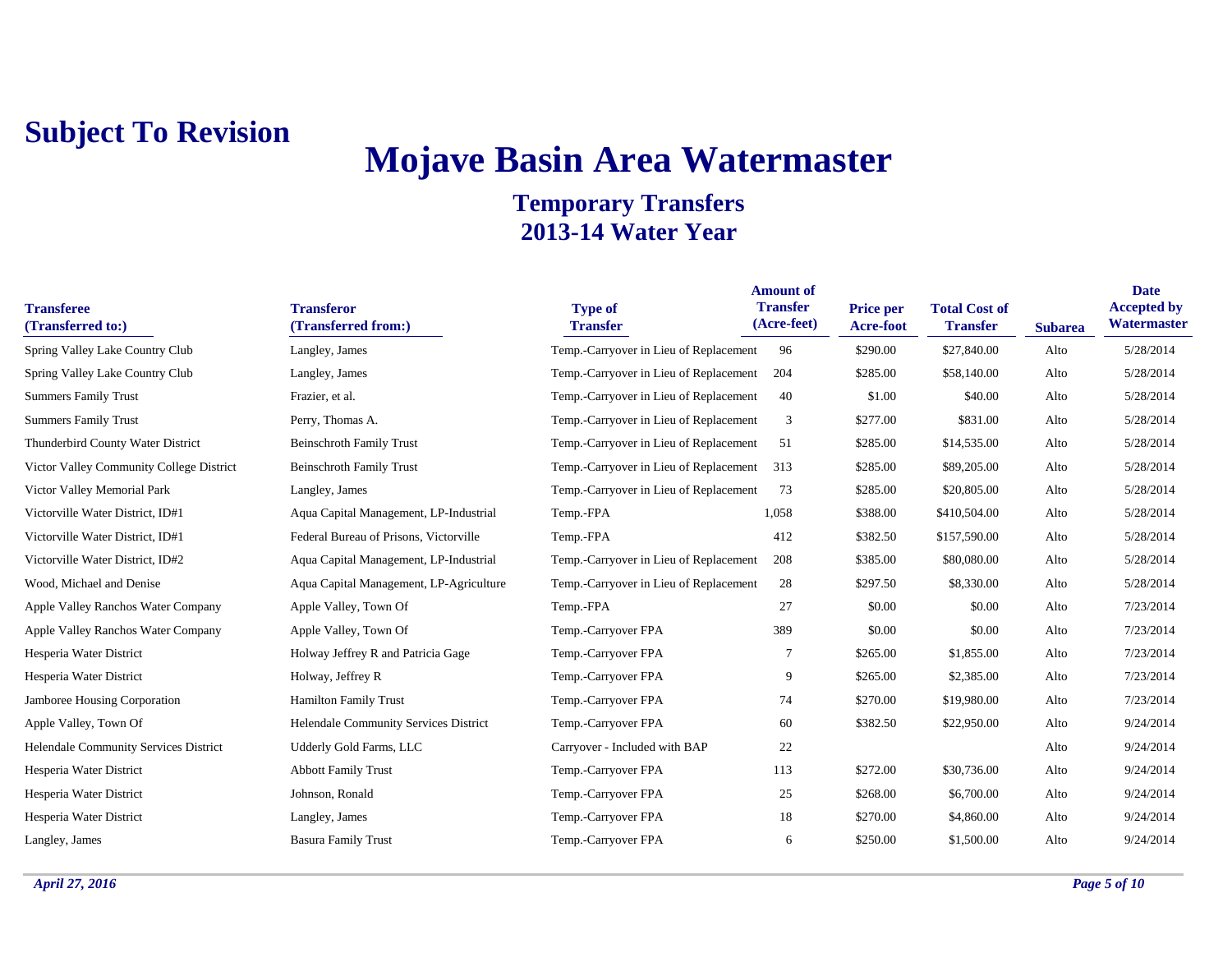## **Mojave Basin Area Watermaster**

| <b>Transferee</b><br>(Transferred to:) | <b>Transferor</b><br>(Transferred from:) | <b>Type of</b><br><b>Transfer</b> | <b>Amount of</b><br><b>Transfer</b><br>(Acre-feet) | <b>Price per</b><br><b>Acre-foot</b> | <b>Total Cost of</b><br><b>Transfer</b> | <b>Subarea</b> | <b>Date</b><br><b>Accepted by</b><br>Watermaster |
|----------------------------------------|------------------------------------------|-----------------------------------|----------------------------------------------------|--------------------------------------|-----------------------------------------|----------------|--------------------------------------------------|
| Langley, James                         | Scray, Michelle A. Trust                 | Temp.-Carryover FPA               | 12                                                 | \$255.00                             | \$3,060.00                              | Alto           | 9/24/2014                                        |
| San Bernardino County Service Area 64  | Helendale Community Services District    | Temp.-Carryover FPA               | 200                                                | \$393.00                             | \$78,600.00                             | Alto           | 9/24/2014                                        |
| San Bernardino County Service Area 70J | Helendale Community Services District    | Temp.-Carryover FPA               | 300                                                | \$393.00                             | \$117,900.00                            | Alto           | 9/24/2014                                        |
| <b>Silver Lakes Association</b>        | Helendale Community Services District    | Temp.-Carryover FPA               | 508                                                | \$393.00                             | \$199,644.00                            | Alto           | 9/24/2014                                        |
| Victor Valley Memorial Park            | Langley, James                           | Temp.-Carryover FPA               |                                                    | \$1.00                               | \$1.00                                  | Alto           | 9/24/2014                                        |
|                                        |                                          | Alto Subtotal (115)               | 26,539                                             |                                      | \$8,243,625.00                          |                |                                                  |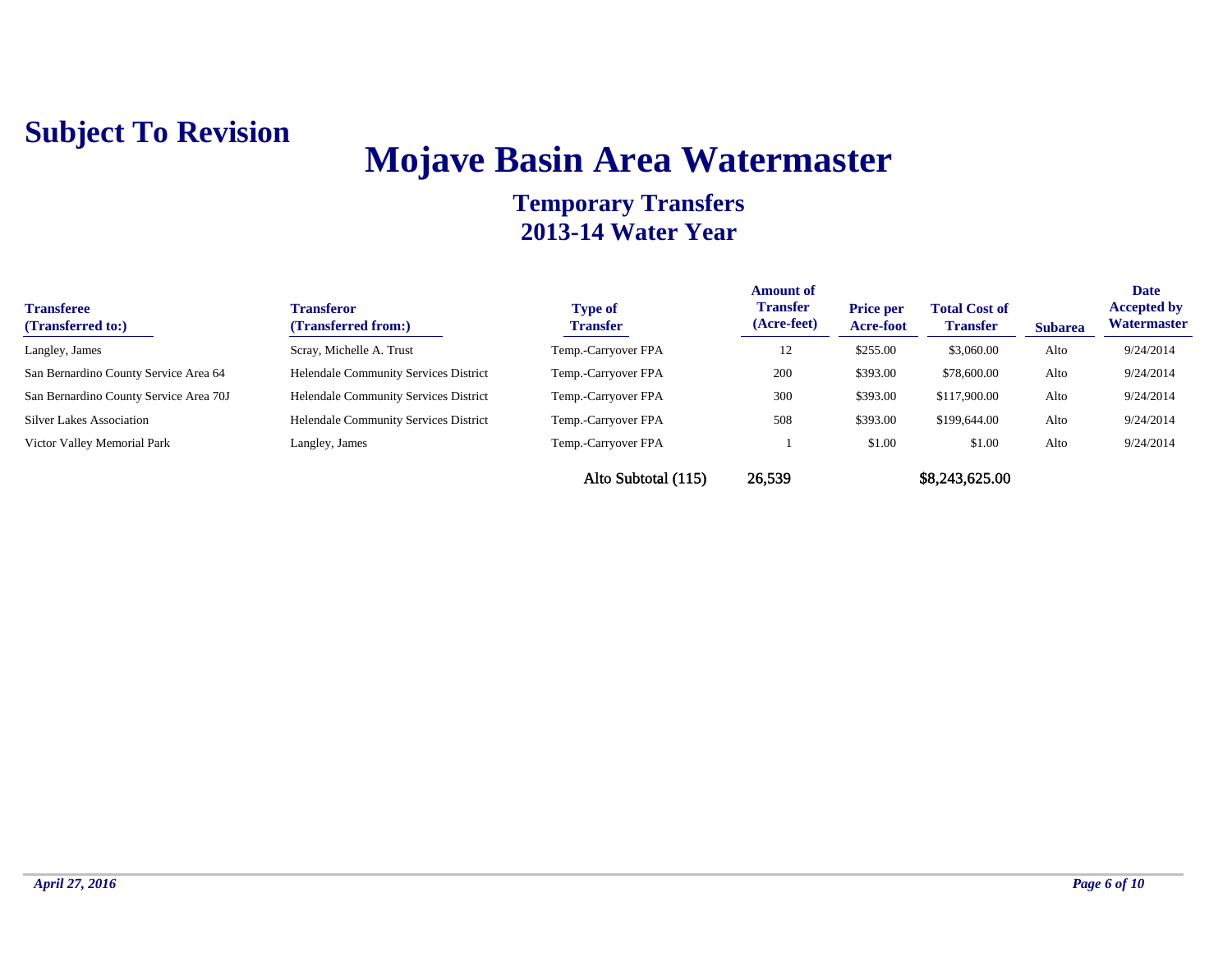## **Mojave Basin Area Watermaster**

| <b>Transferee</b><br>(Transferred to:) | <b>Transferor</b><br>(Transferred from:)    | <b>Type of</b><br><b>Transfer</b>      | <b>Amount of</b><br><b>Transfer</b><br>(Acre-feet) | <b>Price per</b><br>Acre-foot | <b>Total Cost of</b><br><b>Transfer</b> | <b>Subarea</b> | <b>Date</b><br><b>Accepted by</b><br>Watermaster |
|----------------------------------------|---------------------------------------------|----------------------------------------|----------------------------------------------------|-------------------------------|-----------------------------------------|----------------|--------------------------------------------------|
| Park, Stewart C.                       | Pak, Edwin H.                               | Carryover - Included with BAP          | 30                                                 |                               |                                         | Baja           | 12/12/2013                                       |
| <b>Budget Finance Company</b>          | Elmer, John and Donna L.                    | Carryover - Included with BAP          | 20                                                 |                               |                                         | Baja           | 2/26/2014                                        |
| Wazzan, Bourhan A. K.                  | Newberry Corporation                        | Carryover - Included with BAP          | 23                                                 | \$0.00                        | \$0.00                                  | Baja           | 3/26/2014                                        |
| Aqua Capital Management, LP            | Gabrych, Eugene                             | Temp.-Carryover FPA                    | 527                                                | \$0.00                        | \$0.00                                  | Baja           | 5/28/2014                                        |
| Aqua Capital Management, LP            | Haas, Bryan C. and Hinkle, Mary H.          | Temp.-Carryover FPA                    | 43                                                 | \$20.00                       | \$860.00                                | Baja           | 5/28/2014                                        |
| Aqua Capital Management, LP            | Kasner Family Limited Partnership           | Temp.-Carryover FPA                    | 86                                                 | \$20.00                       | \$1,720.00                              | Baja           | 5/28/2014                                        |
| Calico Lakes Homeowners Association    | Aqua Capital Management, LP                 | Temp.-Carryover in Lieu of Replacement | 40                                                 | \$20.00                       | \$800.00                                | Baja           | 5/28/2014                                        |
| Calico Lakes Homeowners Association    | Aqua Capital Management, LP                 | Temp.-Carryover FPA                    | 84                                                 | \$20.00                       | \$1,680.00                              | Baja           | 5/28/2014                                        |
| Daggett Community Services District    | Western Horizon Associates, Inc.            | Temp.-Carryover FPA                    | 100                                                | \$25.00                       | \$2,500.00                              | Baja           | 5/28/2014                                        |
| Gabrych, Eugene                        | Aqua Capital Management, LP                 | Temp.-FPA                              | 527                                                | \$0.00                        | \$0.00                                  | Baja           | 5/28/2014                                        |
| Irvin, Bertrand W.                     | Jackson, James N. Jr Revocable Living Trust | Temp.-Carryover FPA                    | 30                                                 | \$0.00                        | \$0.00                                  | Baja           | 5/28/2014                                        |
| Lake Jodie Property Owners Association | Aqua Capital Management, LP                 | Temp.-Carryover in Lieu of Replacement | 37                                                 | \$25.00                       | \$925.00                                | Baja           | 5/28/2014                                        |
| Lake Jodie Property Owners Association | Bredelis, Ronald C. and Jean                | Temp.-Carryover in Lieu of Replacement | 21                                                 | \$22.00                       | \$462.00                                | Baja           | 5/28/2014                                        |
| Lake Jodie Property Owners Association | Haas, Bryan C. and Hinkle, Mary H.          | Temp.-Carryover in Lieu of Replacement |                                                    | \$25.00                       | \$25.00                                 | Baja           | 5/28/2014                                        |
| Lake Jodie Property Owners Association | Haas, Bryan C. and Hinkle, Mary H.          | Temp.-Carryover FPA                    | $\overline{4}$                                     | \$25.00                       | \$100.00                                | Baja           | 5/28/2014                                        |
| Lake Jodie Property Owners Association | Hass, Pauline L.                            | Temp.-Carryover in Lieu of Replacement | 20                                                 | \$20.00                       | \$400.00                                | Baja           | 5/28/2014                                        |
| Lake Jodie Property Owners Association | Johnson, James R. and Ellen                 | Temp.-Carryover in Lieu of Replacement | 108                                                | \$20.00                       | \$2,160.00                              | Baja           | 5/28/2014                                        |
| Lake Jodie Property Owners Association | Murphy, Jean                                | Temp.-Carryover in Lieu of Replacement | 15                                                 | \$22.00                       | \$330.00                                | Baja           | 5/28/2014                                        |
| Lavanh, et al.                         | Shintaku, Richard and Cheryl                | Carryover - Included with BAP          | 15                                                 |                               |                                         | Baja           | 5/28/2014                                        |
| Lo, et al.                             | Wazzan, Bourhan A. K.                       | Carryover - Included with BAP          | 37                                                 |                               |                                         | Baja           | 5/28/2014                                        |
| O. F. D. L., Inc.                      | Aqua Capital Management, LP                 | Temp.-Carryover in Lieu of Replacement | 157                                                | \$20.00                       | \$3,140.00                              | Baja           | 5/28/2014                                        |
| Poland, John R. and Kathleen A.        | Ward, Raymond                               | Temp.-Carryover in Lieu of Replacement | 13                                                 | \$1.00                        | \$13.00                                 | Baja           | 5/28/2014                                        |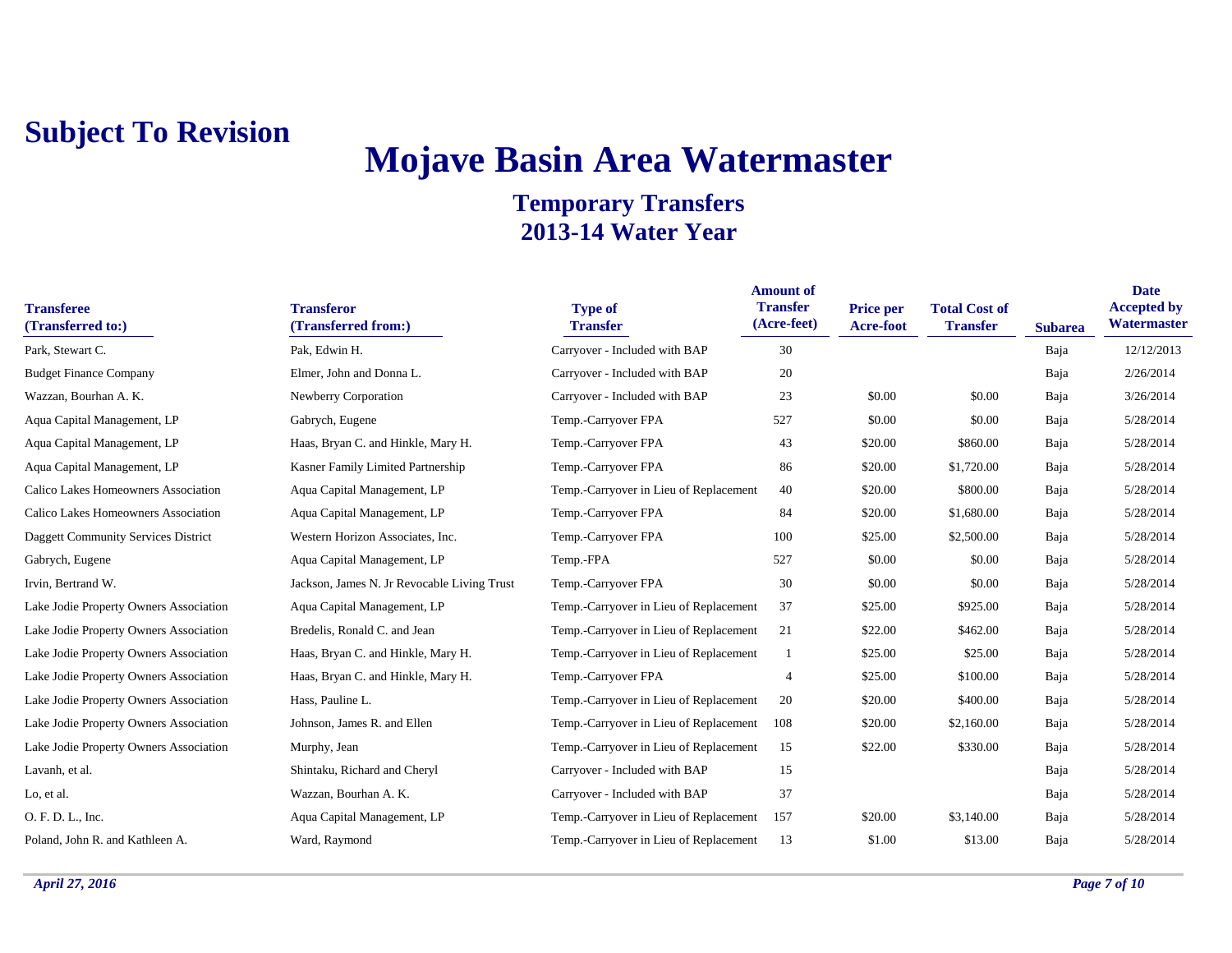# **Mojave Basin Area Watermaster**

| <b>Transferee</b><br>(Transferred to:)  | <b>Transferor</b><br>(Transferred from:) | <b>Type of</b><br><b>Transfer</b>            | <b>Amount of</b><br><b>Transfer</b><br>(Acre-feet) | <b>Price per</b><br>Acre-foot | <b>Total Cost of</b><br><b>Transfer</b> | <b>Subarea</b> | <b>Date</b><br><b>Accepted by</b><br>Watermaster |
|-----------------------------------------|------------------------------------------|----------------------------------------------|----------------------------------------------------|-------------------------------|-----------------------------------------|----------------|--------------------------------------------------|
| Security Paving Company, Inc.           | Aqua Capital Management, LP              | Temp.-Carryover in Lieu of Replacement 106   |                                                    | \$25.00                       | \$2,650.00                              | Baja           | 5/28/2014                                        |
| St. Antony Coptic Orthodox Monastery    | Aqua Capital Management, LP              | Temp.-Carryover in Lieu of Replacement       | 76                                                 | \$30.00                       | \$2,280.00                              | Baja           | 5/28/2014                                        |
| Sundown Lakes, Inc.                     | Western Horizon Associates, Inc.         | Temp.-Carryover in Lieu of Replacement       | 40                                                 | \$25.00                       | \$1,000.00                              | Baja           | 5/28/2014                                        |
| Triple H Partnership                    | Western Horizon Associates, Inc.         | Temp.-Carryover FPA                          | 100                                                | \$30.00                       | \$3,000.00                              | Baja           | 5/28/2014                                        |
| Van Bastelaar, Alphonse                 | Kasner Family Limited Partnership        | Temp.-Carryover in Lieu of Replacement       | 74                                                 | \$25.00                       | \$1,850.00                              | Baja           | 5/28/2014                                        |
| Van Dam RFT, Donald Dick and Frances L. | Van Dam Family Trust, Glen and Jennifer  | Temp.-Carryover in Lieu of Replacement 1,026 |                                                    | \$0.00                        | \$0.00                                  | Baja           | 5/28/2014                                        |
| Wet Set, Inc.                           | Aqua Capital Management, LP              | Temp.-Carryover in Lieu of Replacement       | 86                                                 | \$22.50                       | \$1,935.00                              | Baja           | 5/28/2014                                        |
| WLSR, Inc.                              | Aqua Capital Management, LP              | Temp.-Carryover in Lieu of Replacement       | 70                                                 | \$25.00                       | \$1,750.00                              | Baja           | 5/28/2014                                        |
| Ahn, Chun Soo and Wha Ja                | Park, Stewart C.                         | Carryover - Included with BAP                | 30                                                 |                               |                                         | Baja           | 9/24/2014                                        |
| CF Properties, LLC                      | Hilarides 1998 Revocable Family Trust    | Temp.-Carryover FPA                          | 165                                                | \$10.00                       | \$1,650.00                              | Baja           | 9/24/2014                                        |
| De Jong Family Trust                    | Mitchell, Charles Thomas                 | Carryover - Included with BAP                | 15                                                 |                               |                                         | Baja           | 9/24/2014                                        |
| Gabrych, Eugene                         | GenOn Energy, Inc.                       | Temp.-Carryover FPA                          | 200                                                | \$20.00                       | \$4,000.00                              | Baja           | 9/24/2014                                        |
| Gabrych, Eugene                         | Hutchison Trust, William O.              | Temp.-Carryover FPA                          | 215                                                | \$10.00                       | \$2,150.00                              | Baja           | 9/24/2014                                        |
| Harter, Joe and Sue                     | GenOn Energy, Inc.                       | Temp.-Carryover FPA                          | 500                                                | \$20.00                       | \$10,000.00                             | Baja           | 9/24/2014                                        |
| Sunray Energy, Inc.                     | GenOn Energy, Inc.                       | Temp.-Carryover FPA                          | 130                                                | \$0.00                        | \$0.00                                  | Baja           | 9/24/2014                                        |
| Van Dam Family Trust, Glen and Jennifer | New Springs Limited Partnership          | Temp.-Carryover FPA                          | 1,398                                              | \$5.00                        | \$6,990.00                              | Baja           | 9/24/2014                                        |
| De Jong Family Trust                    | Mitchell, Charlotte C. Living Trust      | Carryover - Included with BAP                | 54                                                 |                               |                                         | Baja           | 10/22/2014                                       |
|                                         |                                          | Baja Subtotal (39)                           | 6,223                                              |                               | \$54,370.00                             |                |                                                  |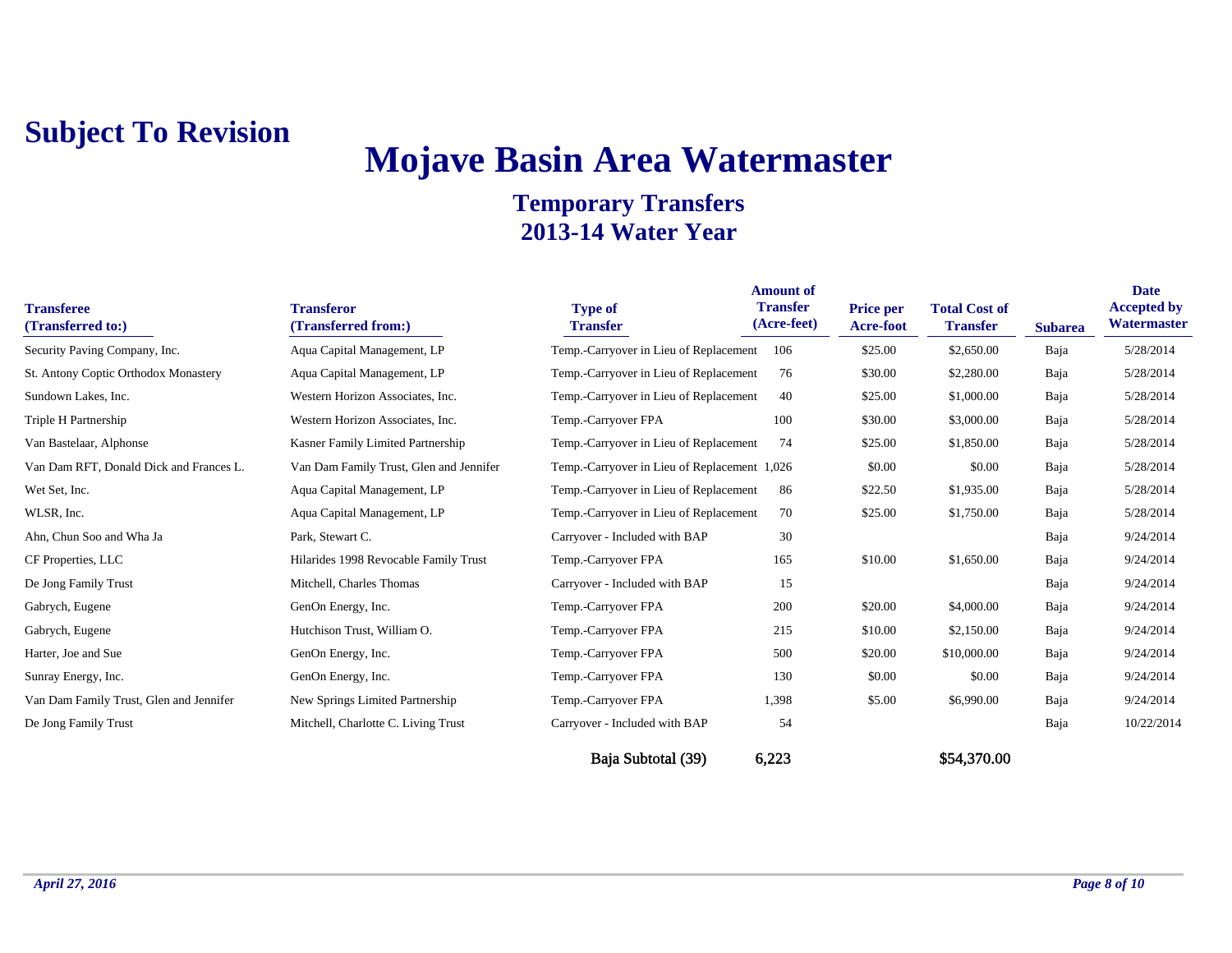# **Mojave Basin Area Watermaster**

| <b>Transferee</b><br>(Transferred to:) | <b>Transferor</b><br>(Transferred from:)     | <b>Type of</b><br><b>Transfer</b>      | <b>Amount of</b><br><b>Transfer</b><br>(Acre-feet) | <b>Price per</b><br><b>Acre-foot</b> | <b>Total Cost of</b><br><b>Transfer</b> | <b>Subarea</b> | <b>Date</b><br><b>Accepted by</b><br>Watermaster |
|----------------------------------------|----------------------------------------------|----------------------------------------|----------------------------------------------------|--------------------------------------|-----------------------------------------|----------------|--------------------------------------------------|
| Harmsen Family Trust                   | Ykema Trust                                  | Carryover - Included with BAP          | 501                                                | \$0.00                               | \$0.00                                  | Centro         | 2/26/2014                                        |
| Pacific Gas and Electric Company       | Hermanas Misioneras Servidoras de la Palabra | Carryover - Included with BAP          | 70                                                 |                                      |                                         | Centro         | 2/26/2014                                        |
| Bar-Len Mutual Water Company           | Soppeland, Wayne                             | Temp.-Carryover in Lieu of Replacement | 6                                                  | \$55.00                              | \$330.00                                | Centro         | 5/28/2014                                        |
| Barstow Community Developers, LLC      | Soppeland, Wayne                             | Temp.-Carryover in Lieu of Replacement | 15                                                 | \$55.00                              | \$825.00                                | Centro         | 5/28/2014                                        |
| Harmesen, James and Ruth Ann           | <b>Ykema</b> Trust                           | Temp.-Carryover in Lieu of Replacement | 317                                                | \$0.00                               | \$0.00                                  | Centro         | 5/28/2014                                        |
| Hi Desert Mutual Water Company         | Soppeland, Wayne                             | Temp.-Carryover in Lieu of Replacement | 2                                                  | \$55.00                              | \$110.00                                | Centro         | 5/28/2014                                        |
| <b>Nursery Products LLC</b>            | Soppeland, Wayne                             | Temp.-Carryover in Lieu of Replacement | 6                                                  | \$50.00                              | \$300.00                                | Centro         | 5/28/2014                                        |
| Howard, et al.                         | <b>Howard Revocable Trust</b>                | Carryover - Included with BAP          | 35                                                 | \$0.00                               | \$0.00                                  | Centro         | 7/23/2014                                        |
| Huerta, Hector                         | Golden State Water Company                   | Temp.-Carryover FPA                    | 800                                                | \$5.00                               | \$4,000.00                              | Centro         | 9/24/2014                                        |
| Vernola Trust, Pat and Mary Ann        | Golden State Water Company                   | Temp.-Carryover FPA                    | 1,500                                              | \$5.00                               | \$7,500.00                              | Centro         | 9/24/2014                                        |
|                                        |                                              | Centro Subtotal (10)                   | 3,252                                              |                                      | \$13,065.00                             |                |                                                  |
| Desert Dawn Mutual Water Company       | West End Mutual Water Company                | Temp.-Carryover in Lieu of Replacement | 8                                                  | \$60.00                              | \$480.00                                | Este           | 5/28/2014                                        |
| Juniper Riviera County Water District  | Jubilee Mutual Water Company                 | Temp.-Carryover in Lieu of Replacement | 12                                                 | \$40.00                              | \$480.00                                | Este           | 5/28/2014                                        |
| Juniper Riviera County Water District  | Jubilee Mutual Water Company                 | Temp.-Carryover FPA                    | 42                                                 | \$40.00                              | \$1,680.00                              | Este           | 5/28/2014                                        |
| Robertson's Ready Mix                  | Mitsubishi Cement Corporation                | Temp.-Carryover in Lieu of Replacement | 79                                                 | \$75.00                              | \$5,925.00                              | Este           | 5/28/2014                                        |
| San Bernardino County Service Area 29  | <b>Club View Partners</b>                    | Temp.-Carryover in Lieu of Replacement | 29                                                 | \$0.00                               | \$0.00                                  | Este           | 5/28/2014                                        |
| Weiser, Sidney and Raquel              | Gabrych, Eugene                              | Temp.-Carryover in Lieu of Replacement | 116                                                | \$40.00                              | \$4,640.00                              | Este           | 5/28/2014                                        |
| Weiser, et al.                         | Harvey, Lisa M.                              | Temp.-Carryover FPA                    | 100                                                | \$40.00                              | \$4,000.00                              | Este           | 7/23/2014                                        |
|                                        |                                              | Este Subtotal (7)                      | 386                                                |                                      | \$17,205.00                             |                |                                                  |